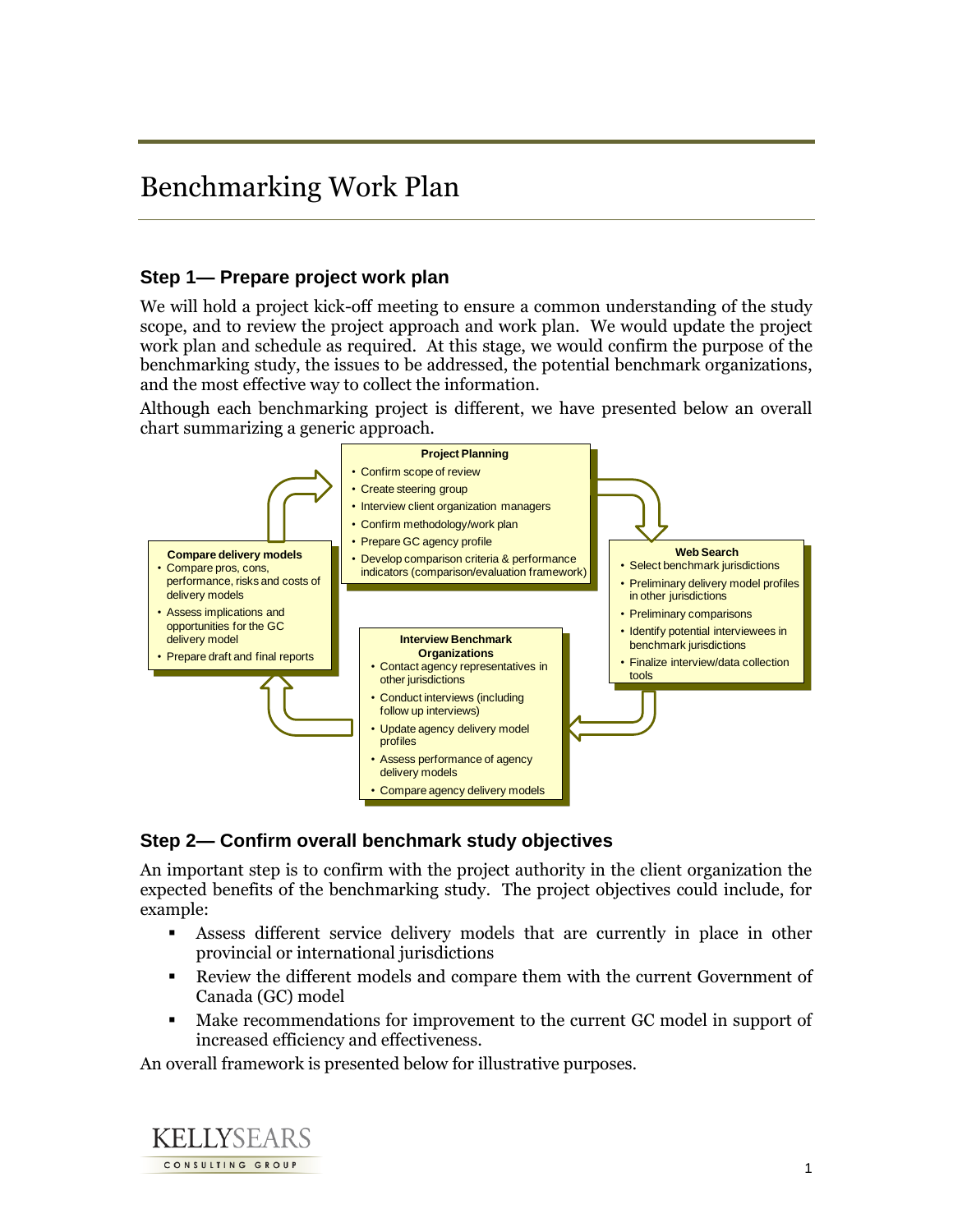

# **Step 3— Conduct background web search and documentation review**

We would conduct a review of information on the web with respect to overall trends and best practices and potential benchmark organizations in order to:

- Identify most suitable documentation that provides information on benchmark models within Canada and internationally
- Identify overall trends, issues and best practices
- Identify delivery models that exist and the delivery arrangements in place within Canada or internationally
- Begin to identify benchmark organizations that could be pursued to obtain comparative information.

#### **Step 4— Identify and select benchmark organizations**

Based on the web research carried out and other consultations with sector experts, the availability of information, and the project budget available, we will select with the project authority the organizations to be benchmarked. Key considerations will include the willingness/interest of agencies in other jurisdictions to participate given other priorities, the willingness or potential reluctance to share information or provide detailed operating and cost information, or the extent to which contacts currently exist between the client organization and potential benchmark agencies in other jurisdictions.

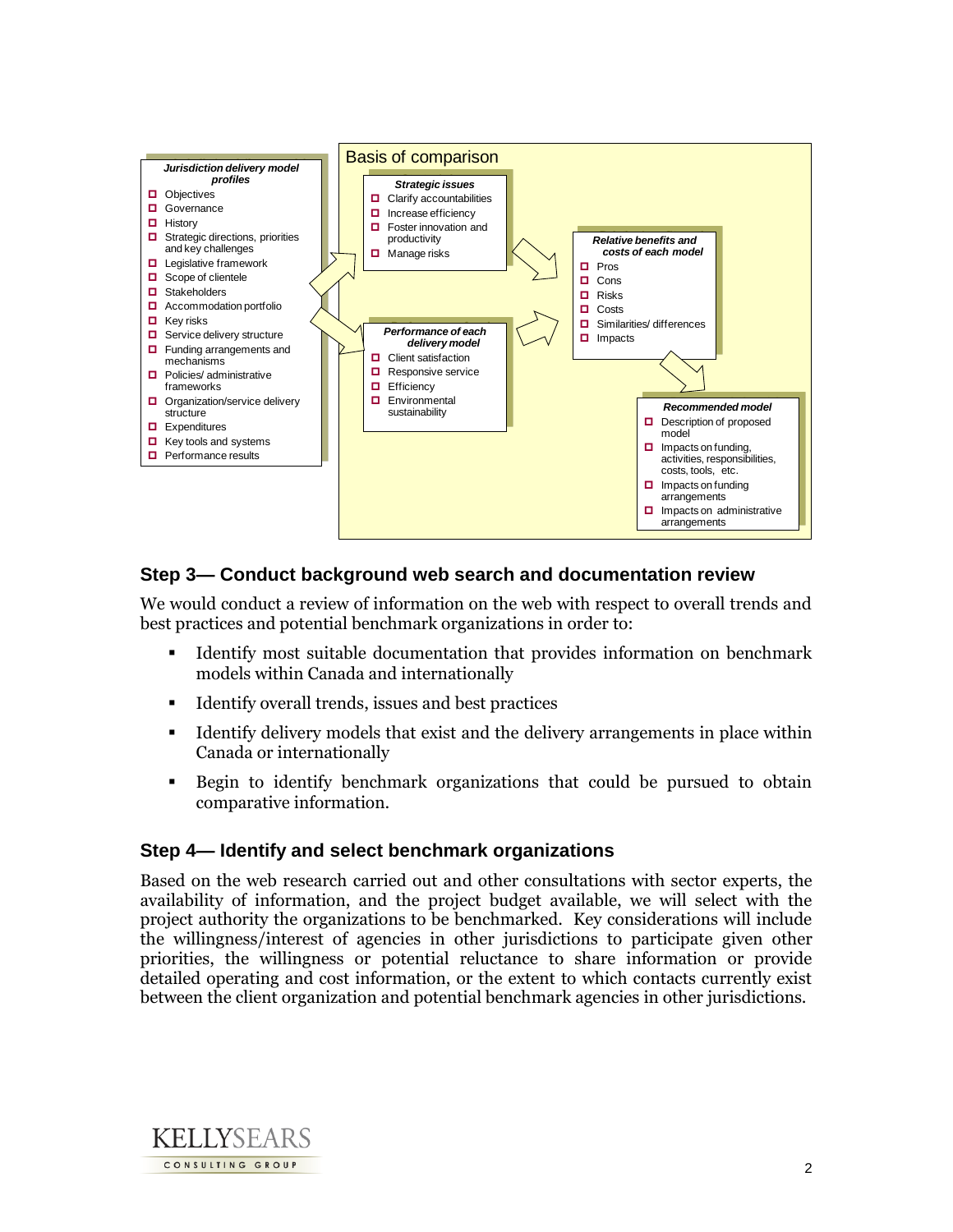## **Step 5— Identify key service delivery elements and criteria to be assessed**

It is essential to have from the outset a common understanding as to how we will compare the effectiveness and efficiency of the delivery models from the benchmark agencies, including the GC delivery model. For example, this framework would include:

- The common elements or criteria that will be used to describe the delivery model of each agency as part of the agency profiles referred to below, and that will constitute part of the comparison between models
- The extent to which each delivery model addresses the key questions or strategic issues of the benchmarking study
- A common list of performance indicators that will be used to assess the effectiveness and efficiency of each agency delivery model.

To develop this comparison framework, we would confirm overall government objectives with respect to the service being benchmarked, and specific criteria to be explored as part of the benchmarking. For example, these criteria could include service delivery arrangements in place in the GC and other jurisdictions with respect to:

- The scope of services provided
- **Legislative framework**
- **Governance**
- Delivery model
- Key stakeholders/clients within each jurisdiction
- Risk management
- **Level of demand/workload**
- Activities carried out, and the resources supporting each activity
- Productivity levels
- Skills and competencies
- **Technologies, tools and systems**
- Best practices
- **Performance measurement and performance results**
- Contracts with external service providers (e.g., time horizon, type, scope)
- **Management of human resources**
- Revenue and cost sharing (e.g., capital projects, operations)
- Financing/funding mechanisms
- Capital project planning and acquisitions
- Ownership of property, equipment, etc.
- **Marketing of services to external clients**
- **External communications**
- Quality assurance

#### **Step 6— Prepare profiles of benchmark organizations**

Based on a review of web information available on the benchmark organizations, we will prepare draft profiles of the benchmark organizations. These profiles would be prepared in a consistent manner and structured as per the overall objectives and criteria that are relevant to the service being provided.